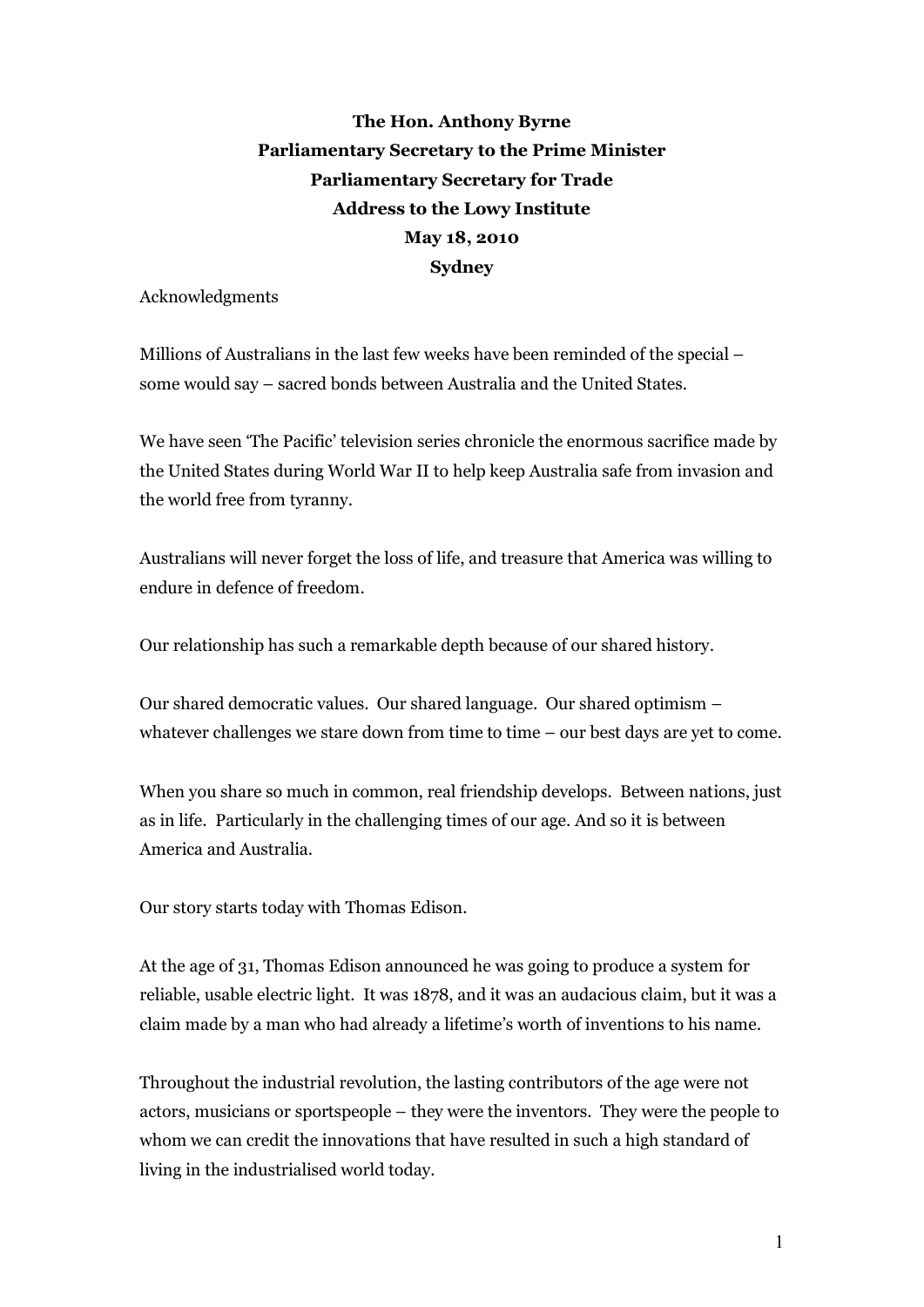Edison was not a wizard because he possessed an innate ability for invention that nobody had before him or has since. His unique ability was to straddle two divides – the world of the single minded inventor and the world of industry, embracing many of the concepts that came to define the practices of most global companies during the 20th century.

I've focused on this at this stage of my speech because I strongly believe one of the traits our two countries share is the great innovative spirit of our people. Time and again, they have successfully straddled the divide between the world of ideas and inventions and the commercial world.

It's an innovative spirit that is alive and well in Australia, albeit in a much under recognised way.

This is important because I believe that spirit will enable Australia and the US to forge even greater commercial links in the 21st Century through the development of critical new technologies.

In fact, promoting Australia's capacity for innovation is one of the objectives behind the new brand campaign 'Australia Unlimited', which was launched just last week, right here in Sydney.

The new brand aims to highlight to the world Australia's outstanding achievements in innovation, including its 11 Nobel Prize winners, the invention of WiFi technology, the bionic ear, Google Maps, and a vaccine for cervical cancer.

Jointly, much like Edison, the peoples of our two nations have the capacity to transform innovative ideas into practical, commercial applications.

This applies especially in the search for new clean technologies to mitigate climate change and to address the challenge of energy scarcity.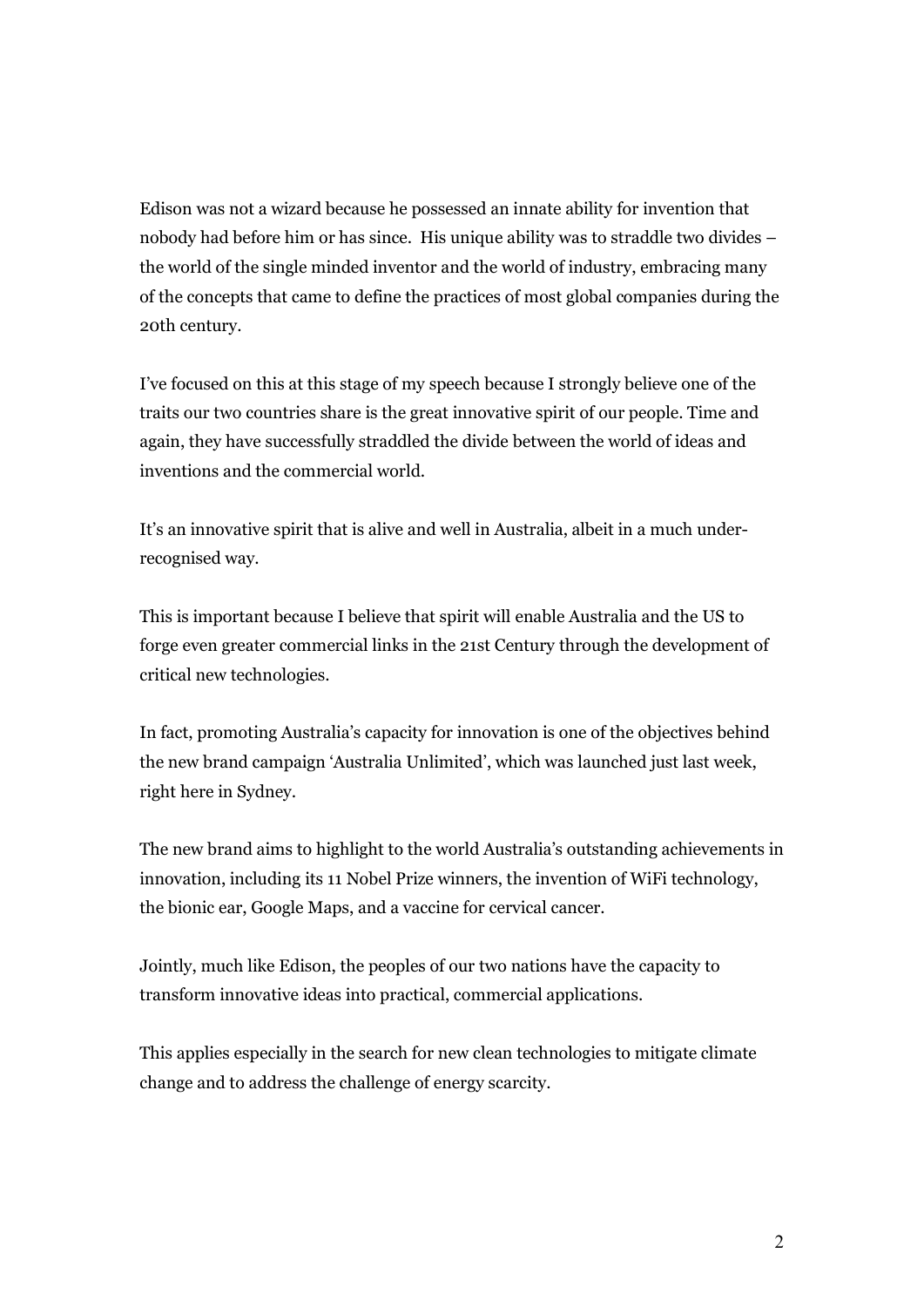During the Cold War, we worried most about the threat of nuclear war and the arms race.

But the shift of world economic power to Asia, the threat of climate change, and the rise of global Islamic fundamentalism have weakened the certainties of the post-Cold War period.

Now nations like the US and Australia worry more about threats to the sustainability of the market economy, such as global warming, water and food security and energy scarcity.

What this means is simple: breakthroughs in innovation on the scale of Edison's or Alexander Graham Bell's will be critical to solving these global problems and creating an efficient green economy.

The emergence of market giants like China and India has also created new dynamics in the world economy, which the recent Global Financial Crisis has only served to highlight.

China's economic rise, based on its extraordinary growth rates over the last two decades, has lifted hundreds of millions out of poverty and is creating a new economic powerhouse in our region.

China and India have now joined the ranks of the other major Asian powers that have been key to Australia's economic prosperity – as both trading partners and investors – over the last five decades, Japan and the ROK.

Australia sees China's growing presence in the global economy as an opportunity, but not one that would let us forget the US is still our biggest commercial trade and investment partner.

Indeed, I endorse President Obama's recent comments in an interview with the ABC's *7:30 Report*, where he said it was in the interests of both Australia and the US for China to be successful.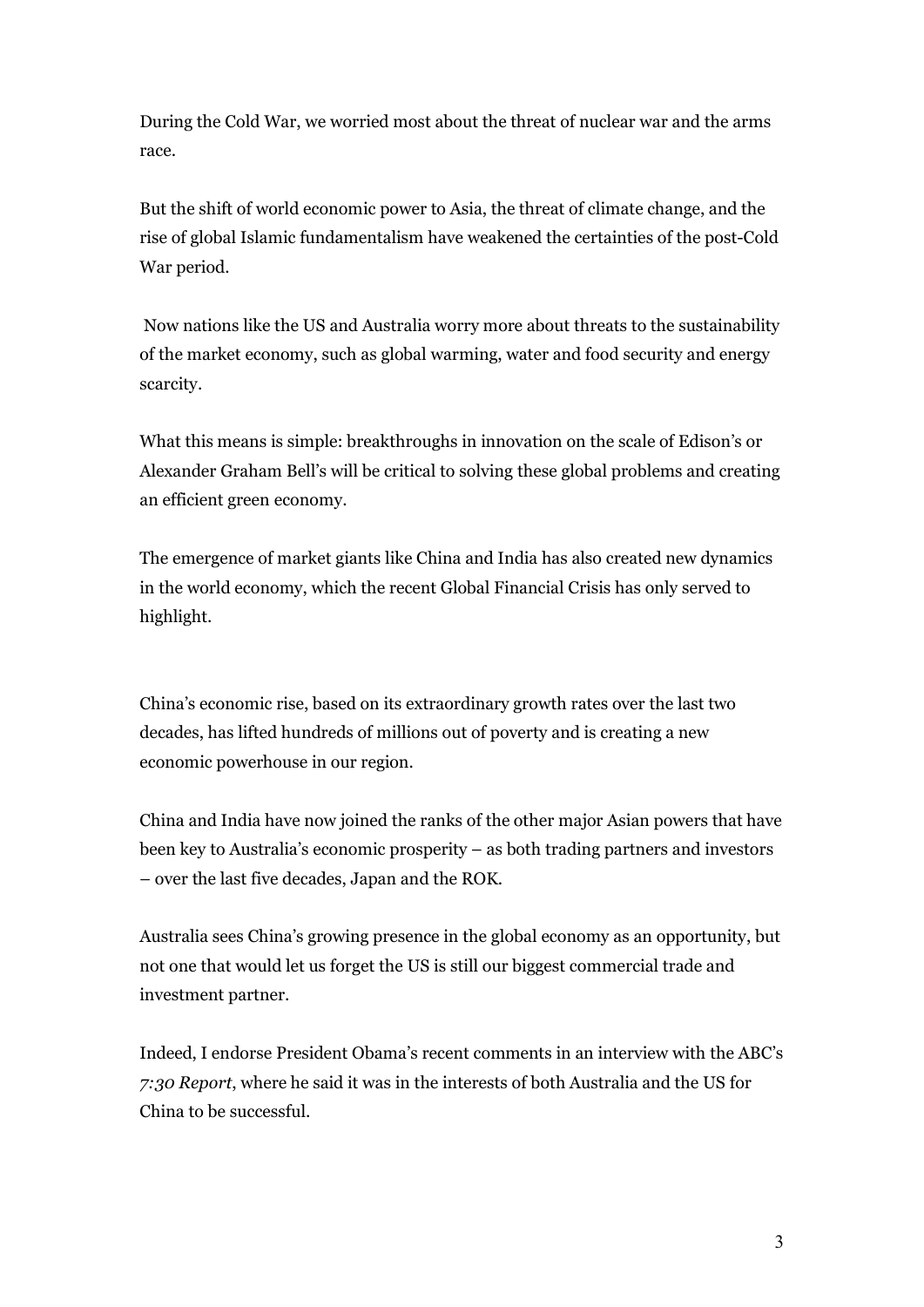As one of the world's leading suppliers of natural resources, Australia –like the US has benefited greatly from China and India's extraordinary economic growth.

China is now Australia's largest two-way trading partner, and the US's second largest two-way market after Canada, and India is our fastest-growing major export market.

Yet it should not be forgotten that, as the President noted, China's standard of living and output per capita is where America's was in 1910.

So the US is likely to remain the world's biggest economy for a very long time, and this fact will be of profound importance for our relationship in the period after the GFC.

## **Close Allies and Trading Partners**

For Australia, as these shifts in global economic weight continue, close engagement with the United States and building on our alliance is as important as ever.

It is the strategic stability of the Asia-Pacific region in recent decades that has allowed it to prosper.

And that stability has been – and continues to be – underwritten by the United States.

Going forward, it will be as important as ever to have the United States closely engaged in our region.

That is one of the key ideas behind the Asia-Pacific community that Prime Minister Rudd has proposed.

Global economic and strategic weight is shifting to the Asia-Pacific region  $-$  building on the earlier success of Japan and then the Asian Tigers, it is now driven by the growth of China and India.

As this shift goes on we will need to have mechanisms that allow all of the major players – the nations of ASEAN, China, Japan, Korea, India, Russia and the United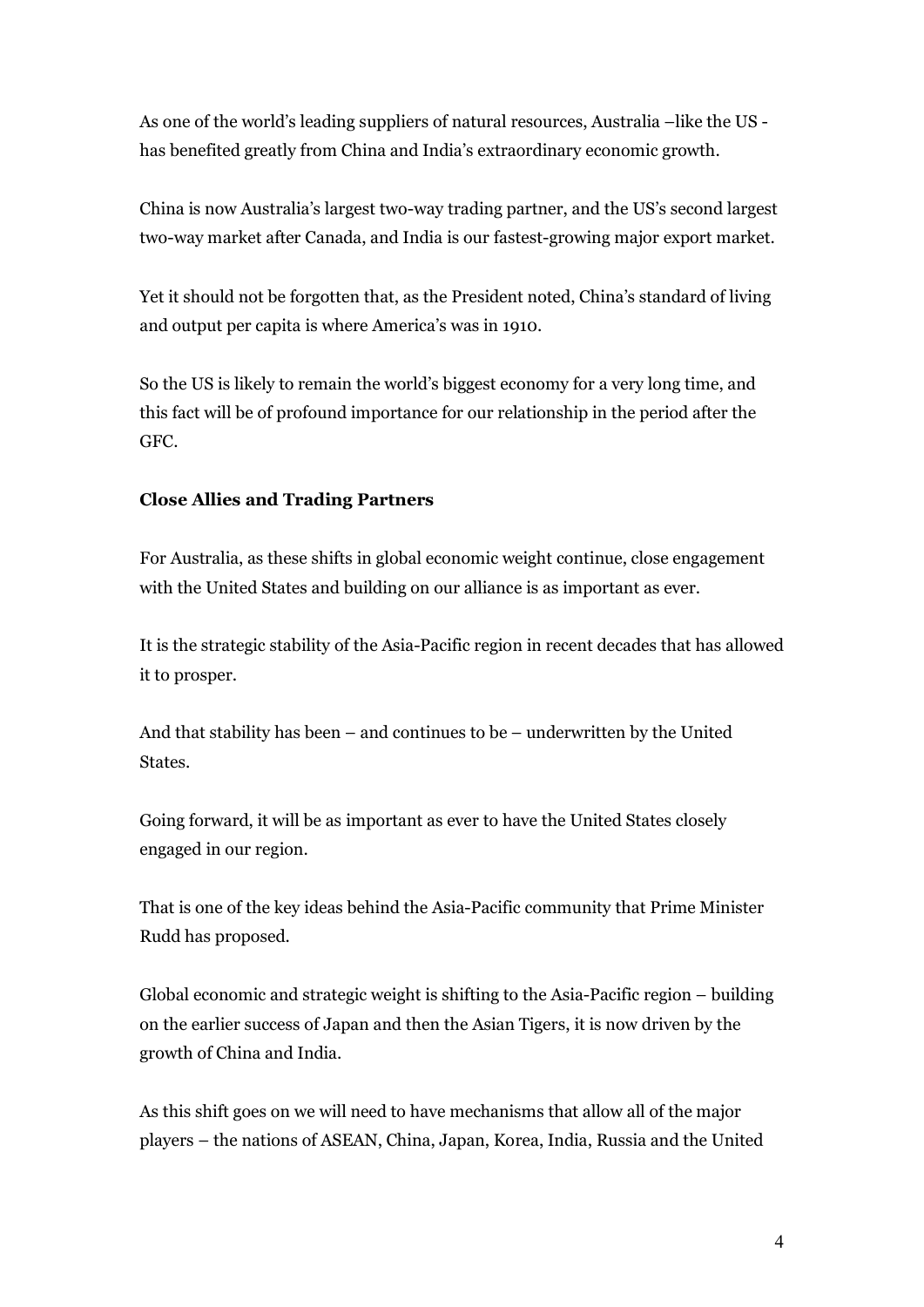States as well as Australia and New Zealand – to come together in one forum to discuss the shared economic and political challenges we face.

Such a forum simply must include the United States as the major strategic player in the region and the still dominant global and regional economic force that it is.

In both a strategic but also in a broader commercial sense, Australia and the US have remained steadfast allies throughout these dramatic developments in global political economy.

Australia and the US are both Pacific economies, and we are plugged into Asia's growing prosperity in a way that we believe will enhance rather than diminish our ties in the years ahead.

The US is Australia's fifth largest export market, while Australia is the US's 15th biggest. Two way trade in  $2008$ -09 was A\$53 billion, including A\$5.8 billion in services exports, our biggest services market.

The US annually exports about US\$25 billion in merchandise goods to Australia and this market is growing strongly, as well, the US is a major destination for Australian investment, and vice versa.

As we all know, US investment has facilitated the development of Australia's industrial base in several sectors, including automobiles and, more recently, information and communications technology.

By the end of 2008, US investors had invested A\$418.4 billion into the Australian market, of which A\$95.4 billion was direct investment.

Australian investors had also invested A\$394.6 billion into the US market.

Yet the China boom and the gloom and uncertainty of the GFC have distracted many from the great benefits of Australia's longstanding trade and investment links to the US.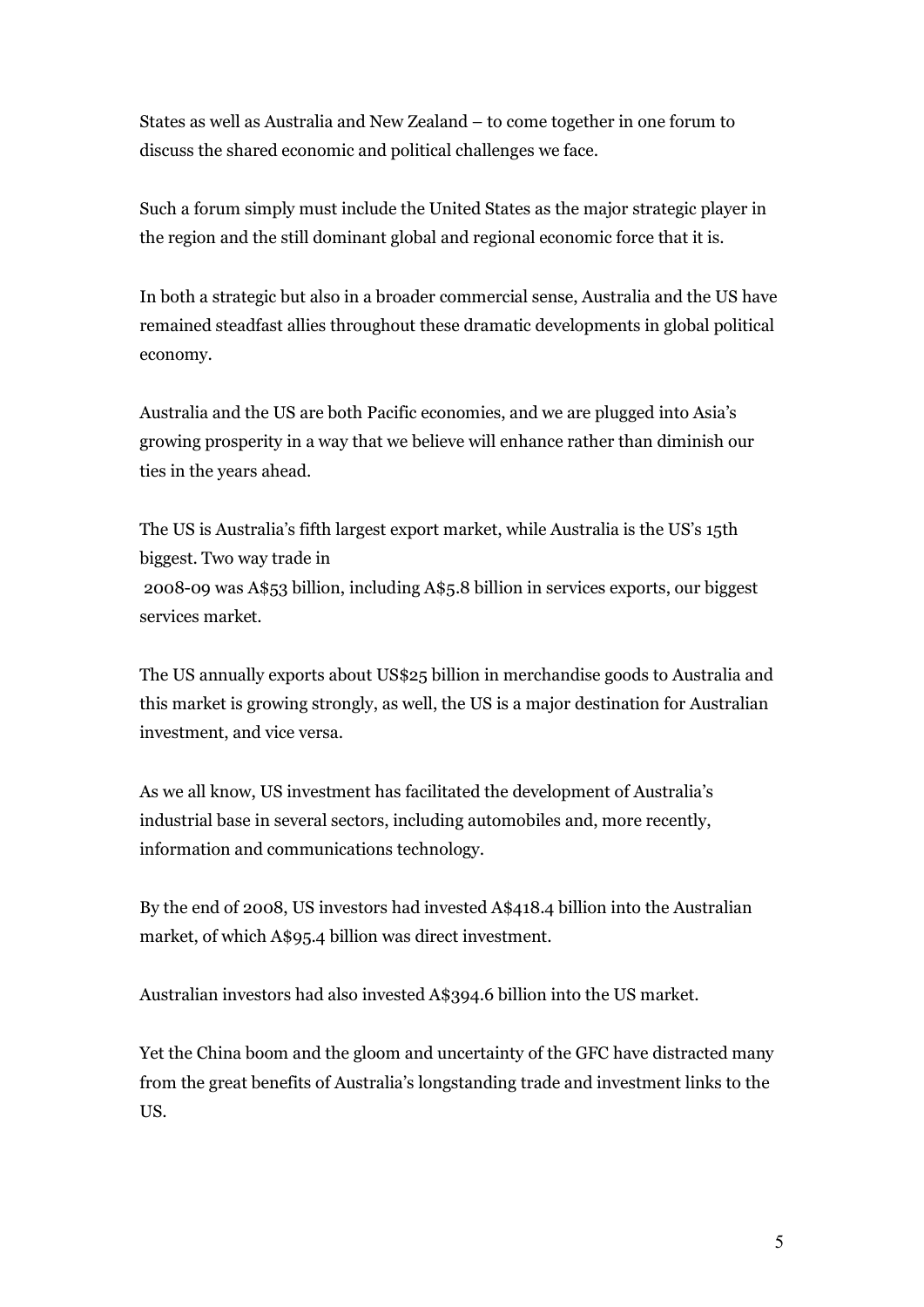Notwithstanding this, the US remains Australia's most important commercial relationship and will continue to be so.

Over the next forty years, for example, the population of the US is expected to increase by more than 30 per cent, or over 100 million people, thereby adding to the size of what is already the world's largest consumer market.

As the world's largest economy, with a GDP of about US\$14.8 trillion, the US will remain a source of inspiration for our business people and a reservoir of commercial ideas and business practices.

In my view the scope and size of the relationship is set to increase over the next few years for a very important reason—our shared values and outlook when it comes to solving political and economic problems such as climate change or financial instability.

# **Shared Values and Solutions, New Opportunities**

Apart from the strength of existing trade and investment ties, our nations are facing similar fundamental problems which relate directly to the sustainability of our market economies.

The significance of these shared values emerged during the GFC. It is well known that the global financial crisis brought about the worst recession since the Great Depression.

The depth of the downturn in output in the US and the extent of the credit crisis required a major response--and it was forthcoming from the newly elected Obama Administration.

The American Recovery and Reinvestment Act, the Troubled Asset Relief Program, or TARP, and the Federal Reserve's innovative monetary policy helped pull the US economy out of the crisis.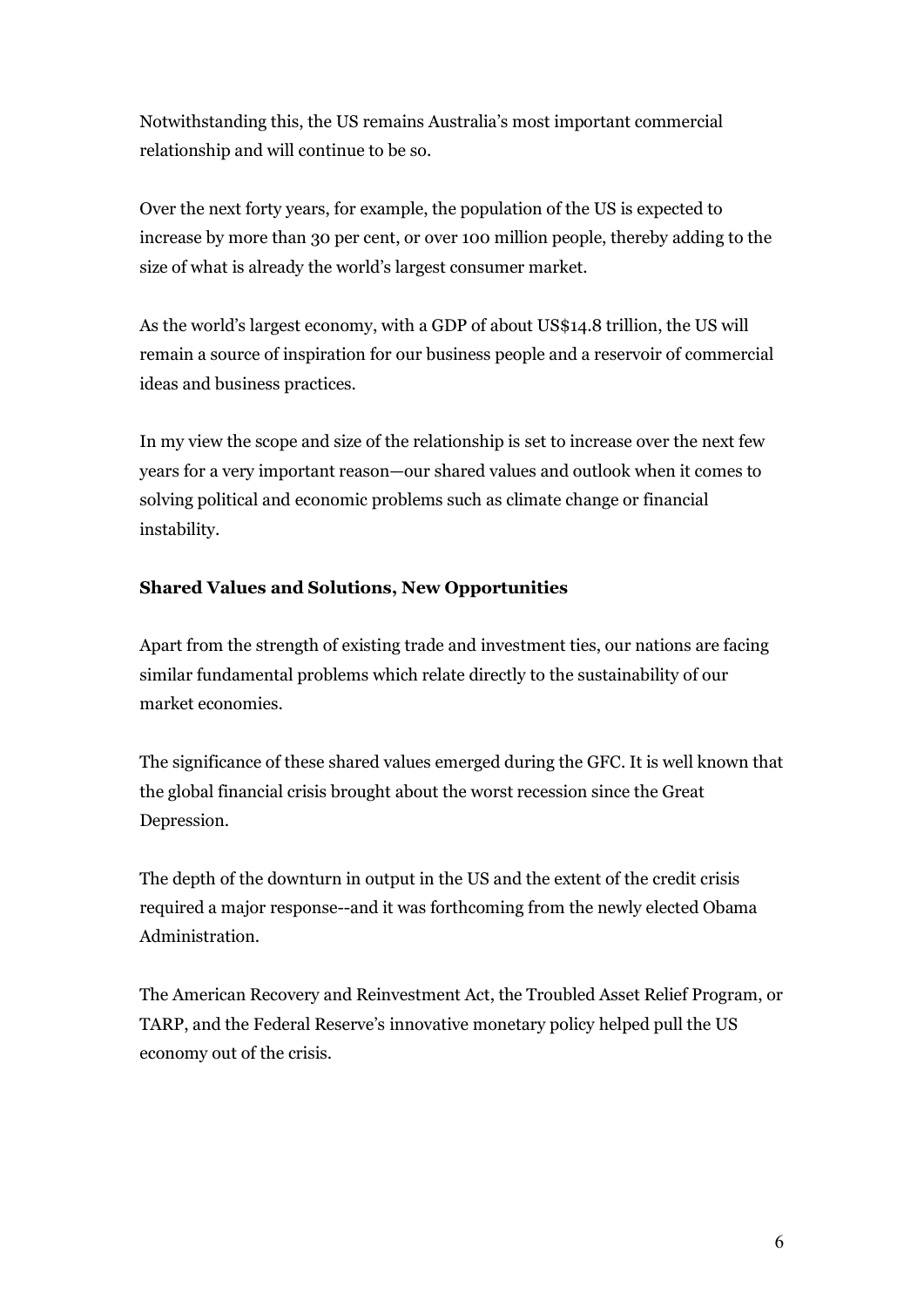The lessons of the GFC for economic management –for fiscal and monetary policy, as well as financial regulation—are stark as is a much broader lesson about the role of government.

Government had a critical role in helping the US economy recover, and in maintaining that recovery.

This was something we observed in Australia during the GFC with our own stimulus package, low interest rates and bank guarantees.

This lesson on the important role of government, however, has had an important effect on other areas of policymaking which affect long term growth.

- · On health care, the US Congress has passed historic legislation that will extend coverage to more than 30 million formerly uninsured, low-income Americans.
- · On financial regulation, the US is putting together a package of laws which will attempt to stabilise the excesses of Wall Street and protect the consumers of Main Street.
- · On trade, President Obama has announced a target of doubling US exports in the next five years.
- · On energy security, the US is exploring a greater role for clean energies, such as gas, wind, solar, geothermal, even nuclear as well as alternative transportation fuels.
- · And in the international arena of finance and economics, the US is supporting moves to coordinate the policies of nations through bodies such as the G20 and the IMF.

By embracing new challenges deemed necessary to secure US prosperity, the Obama Administration has not just re-energised the direction of America's economy and the role of government.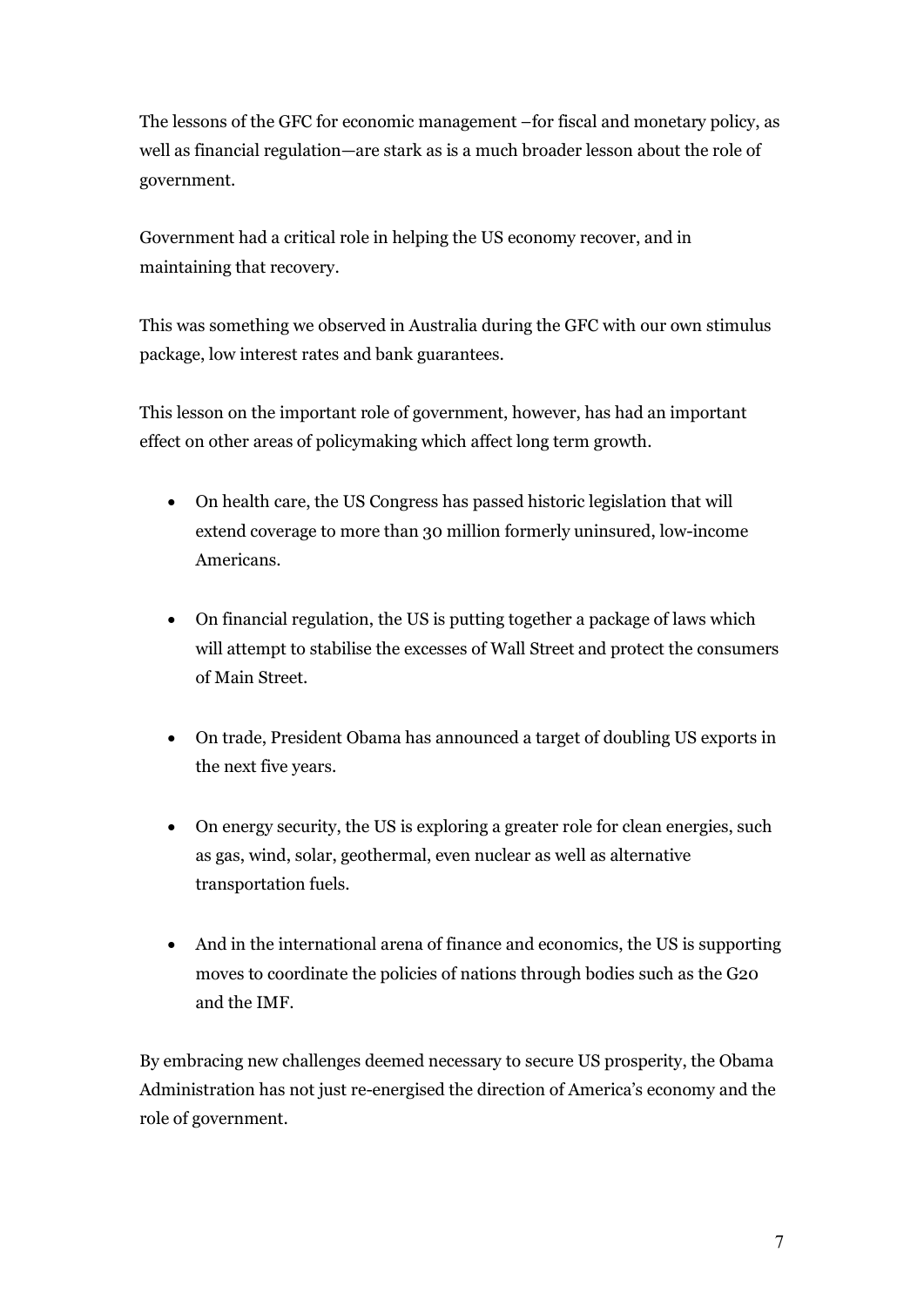It has also alerted investors and exporters here in Australia and elsewhere to the emerging new growth opportunities in the US market.

# **New Growth Sectors**

The Obama Administration's bold new directions in policy are redefining the way in which the US economy is managed and reconfiguring its future sources of growth.

As a close ally and longstanding trading partner of Australia's, the Government welcomes this.

Many of these sources of growth, we expect, will lie in the green economy and a world of carbon trading as well as carbon capture and storage and clean energies.

What this means is that America's new direction after the GFC will create opportunities to Australian exporters and investors.

For US investors, as well, Australia's similar approach to these problems will also offer them greater commercial scope for investment, and we welcome that.

There are five areas I would pinpoint for new growth opportunities:

- · Energy
- · Climate Change and Sustainability
- · Financial Services
- R&D and Innovation
- · Health Care and Medical Technology

## **New Opportunities**

The shift of economic power to Asia over the past few years has brought Australia's role as an energy supplier to new prominence, and in important ways, we are doing this in partnership with US companies.

For example, in a world worried about carbon emissions, liquefied natural gas represents a cleaner option than the use of oil for electricity generation.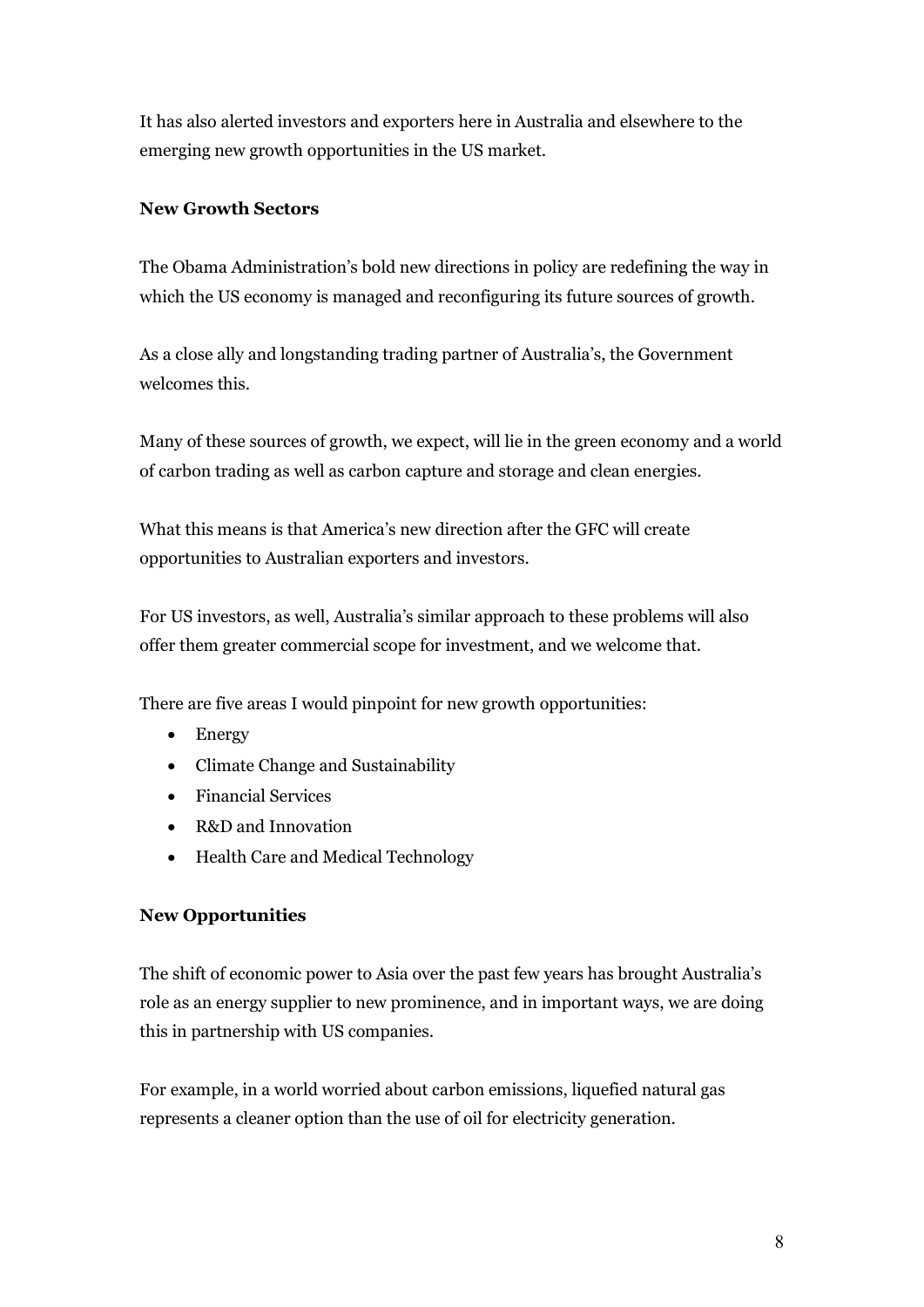The A\$43 billion Gorgon gas project in Western Australia, for example, represents the biggest resource project in the world and is expected to generate A\$300 billion in export earnings over its lifetime.

The development partners for Gorgon--Chevron, ExxonMobil and Shell--are participating in one of the world's great resource projects.

So Gorgon is a symbol of how the partnership between Australia and the US can use the growth of economies in Asia for our mutual benefit.

In terms of the bilateral supply of natural resources, America has plans to build 30 nuclear reactors and Australian uranium supplies will help the US expand its nuclear power industry.

Gorgon will also be the world's largest CO2 geological storage site, which reflects the fact that Australia is a global leader in its attempts to develop clean energies and lower carbon emissions.

The Australian Government has committed A\$5.1 billion to its Clean Energy Initiative and created a Global Carbon and Capture Storage Institute to generate cooperation on new developing technologies.

We have also set, by 2020, a renewable energy target of 20 per cent and a target range of reducing emissions by between 5 and 25 per cent.

The Government has also announced last week a A\$652 million renewable energy fund, which is part of the \$5.1 billion commitment, that will provide incentives for private sector investment in clean energy projects.

Australia's expertise in water management, and in clean energies such as solar power and wind power, offer great scope for partnerships between Australian and American companies.

America's desire to reduce its dependence on foreign oil by adopting alternatives, such as biofuels, and its need to conserve its water matches Australia's policy and experience in these areas.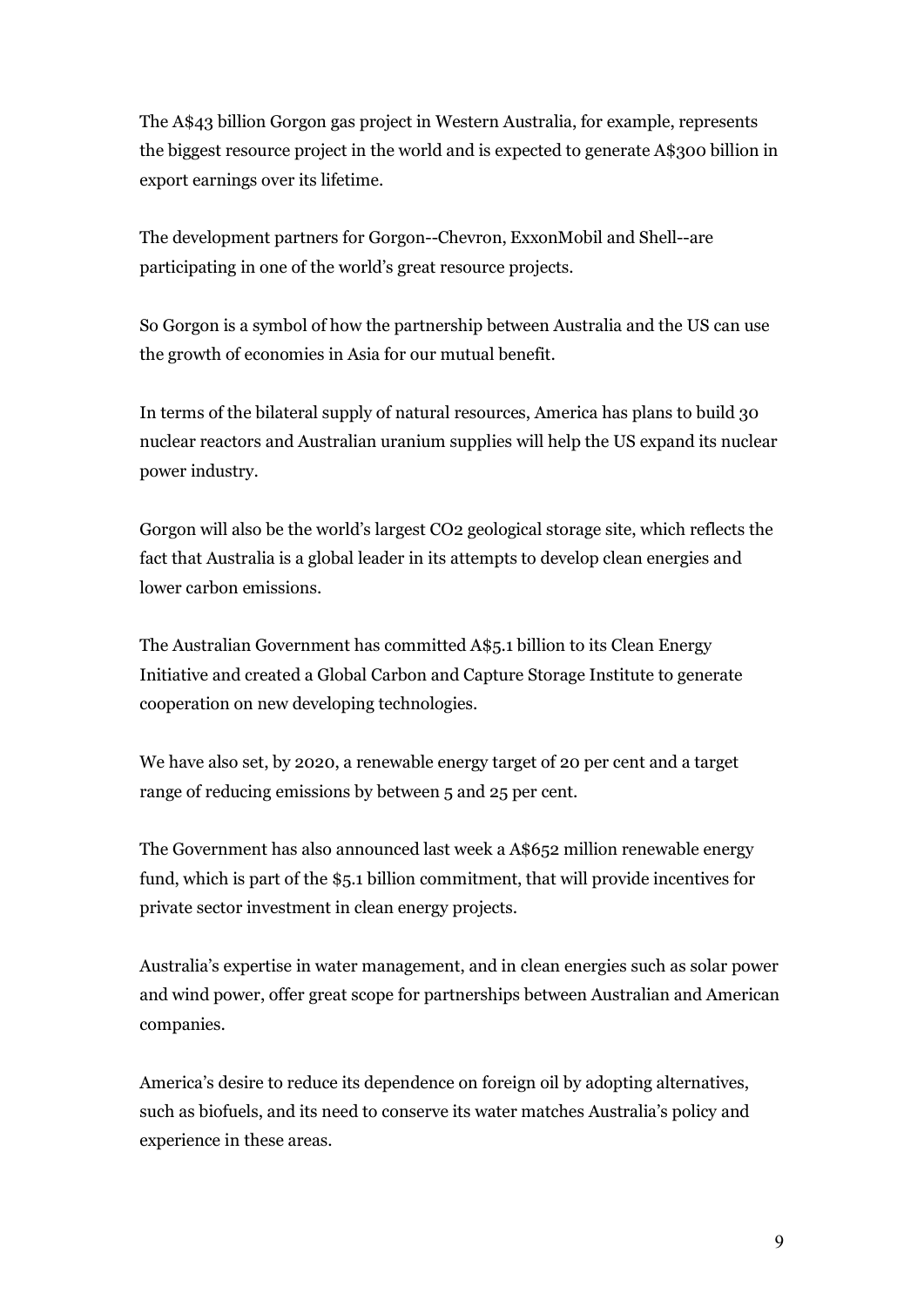The crash on Wall Street and new legislation before Congress to re-regulate America's financial services sector represents another "match" that could allow Australian financial services firms play a larger role in the US market.

Australia is becoming a financial hub in the Asia Pacific for several reasons, including our economic stability, sound regulation, one of the largest pools of managed funds in Asia and great expertise in developing tailored financial products.

Australia was virtually alone in the advanced world in avoiding a recession during the GFC, an important consideration for foreign investors.

Like Australia's economy, our banking sector survived the GFC better than most and our financial services sector offers great investment opportunities to American firms interested in gaining a platform into the Asia Pacific.

Another area where new policies have created opportunities is the new health care bill passed by the US Congress.

US expenditure on health is expected to increase from US\$2.4 trillion to US\$4.4 trillion in 2018, making the US the biggest healthcare market in the world.

The US is already a huge market for Australian medical devices—earning about A\$500 million annually and with the expansion of health care coverage will come new trading and investment opportunities.

Technology and technological development have also been critical in our relationship.

The US market has traditionally been a supplier of new technologies and an arena to develop our own innovations into commercial products.

The US spends about about US\$350 billion a year on R&D, and it also provides critical venture capital and marketing capacity for new products.

Indeed, the US helps to fund Australia's own R&D efforts, with about 50 per cent of the CSIRO's intellectual property licensing revenues coming from the US.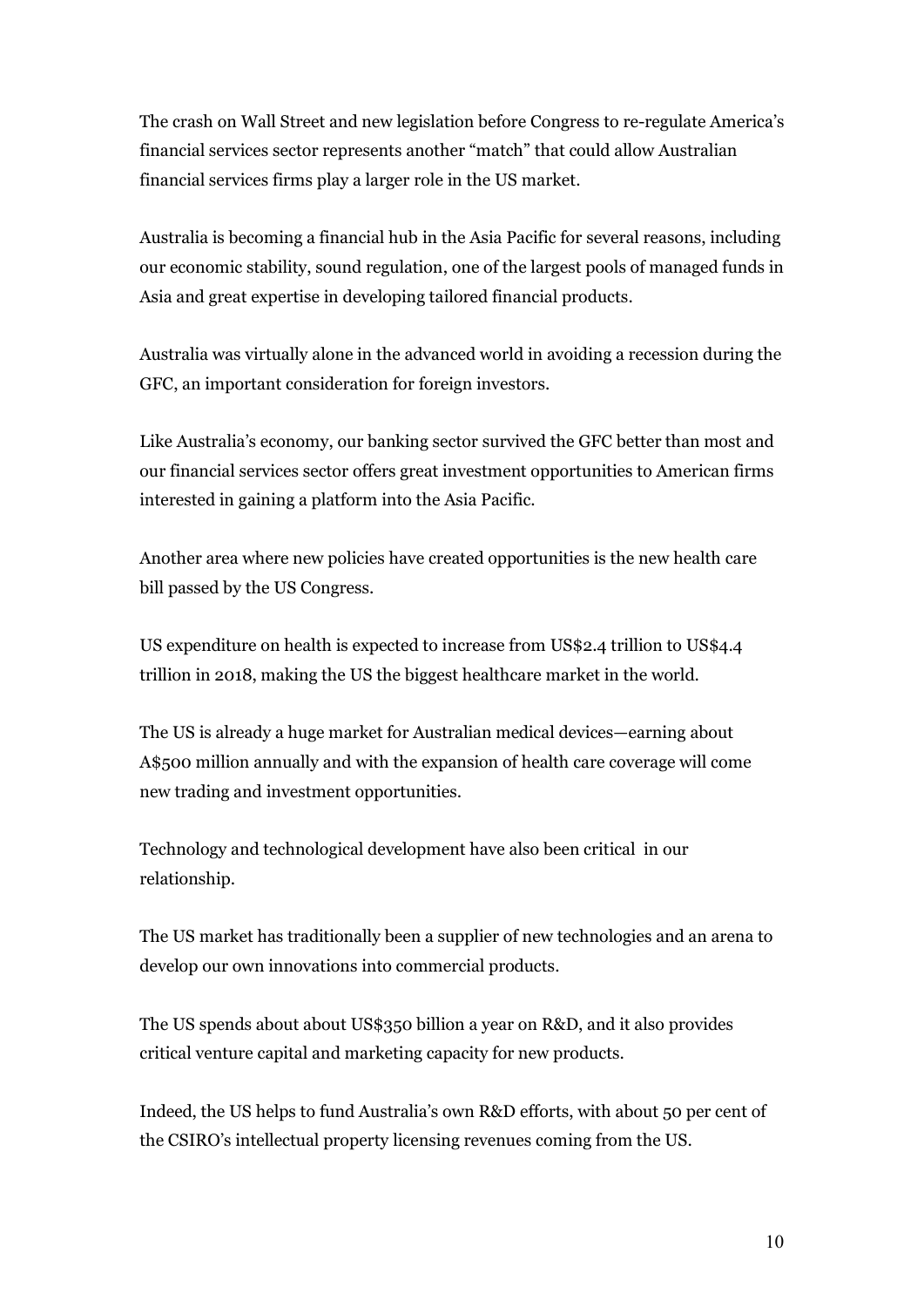In a practical sense, I'm reminded of what an Australian who spends a large part of their time in the US told me recently, that when walking in Hollywood, every second person they met on the street introduced themselves as an actor. When in Silicon Valley, every second person on the street introduced themselves as an app developer. It's global hubs of innovation like this that are unique to the US and drove the innovation that saw individuals like Bill Gates and Steve Jobs rise to international prominence.

### **Conclusion**

The US-Australia trading and investment relationship, across a whole range of industrial sectors and services, is beginning a new phase as a result of new policy challenges.

No more is this the case than in the critical challenges we face with the warming of the planet and energy scarcity.

Climate change and energy scarcity do pose serious challenges to our way of life and the planet's health if they remain unchecked.

But they are not insurmountable problems and solving them will not greatly damage our prosperity, rather they will add to it.

In fact, mitigating climate change will create a new cycle of wealth and a new green economy that will ease pressure on the planet and create jobs and wealth at the same time.

Australia is confident that in the aftermath of the GFC, the political and business leadership in the US has set out on the right path in a range of policy areas that are also of concern to us.

Like Australia, the US is facing up to the challenges which climate change and growing energy scarcity pose to the environment and the sustainability of the market system.

As two advanced and progressive nations, as allies and friends, Australia and the US are close partners in their endeavours.